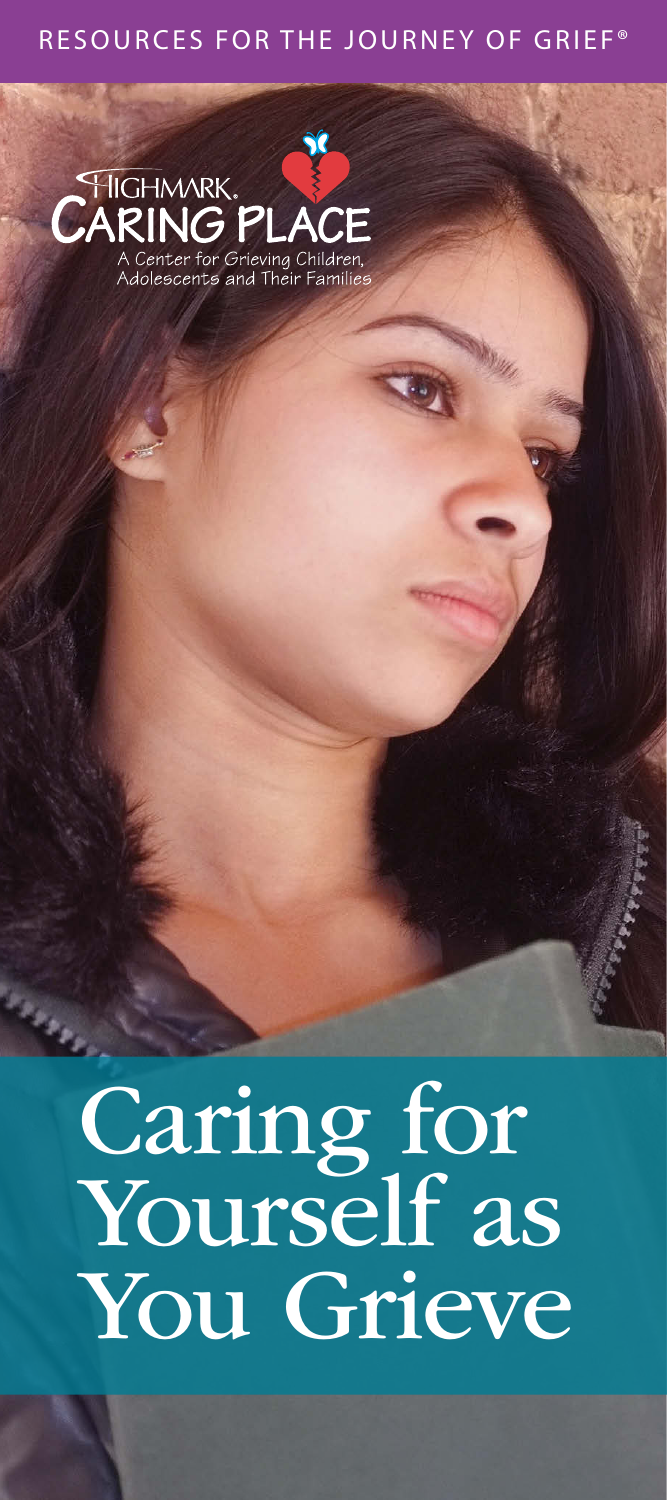#### Your Own Journey of Grief

The death of a loved one begins a domino effect of colliding emotions and bewildering changes. Many demands are made on you, on your time, and on your energy. It's difficult to know where to turn first.

In the midst of taking care of others who need you, your mind is reeling, and your own heart is broken.

Caring for yourself after the death of a loved one is a major struggle.

"When we mourn, we die to something that gives us a sense of who we are. Grief becomes a chronic bitter taste. The way through suffering is not to deny it, but to live fully in the midst of it."

*—Henri Nouwen*

We have learned from adults and children at the Caring Place that everyone's journey of grief is personal and unique.

*Your* grief is unique. No one can tell you how to grieve, and no one can tell you the right way to care for yourself in your grief.

You'll discover your own way on your own journey of grief, and you'll discover your own ways of taking care of yourself in the midst of your grief.

In fact, realizing that your grief journey is your very own and no one else's is one way of taking care of yourself in your grief.

Many people will have well-intentioned advice about how we should grieve—advice which is often a subtle attempt of taking away our grief and our journey.

"I did not get over the loss of my loved ones; rather, I absorbed the loss into my life, like soil receives decaying matter, until it became a part of who I am. Sorrow took up permanent residence in my soul and enlarged it. I learned gradually that the deeper we plunge into suffering, the deeper we can enter into a new, and different, life."

*—Gerald Sittser*

In the end, we each have to discover for ourselves how to care for ourselves in our grief. What things to do and what not to do. Which people to be with and which people to avoid.

Remembering that you have to discover your own way, and that there is no right or wrong way to grieve—or no right or wrong way to take care of yourself in your grief—are all ways of taking care of yourself in your grief.

"This is my journey. I am the one who knows what I've lost. I am the one left to live this life. And I have to discover what's possible for me."

*—Caring Place participant*

"I am the only one who knows my grief, my feelings, my loss. And I have to discover what will help me on my journey. You can support me, but you can't give me the answer."

*—Caring Place participant*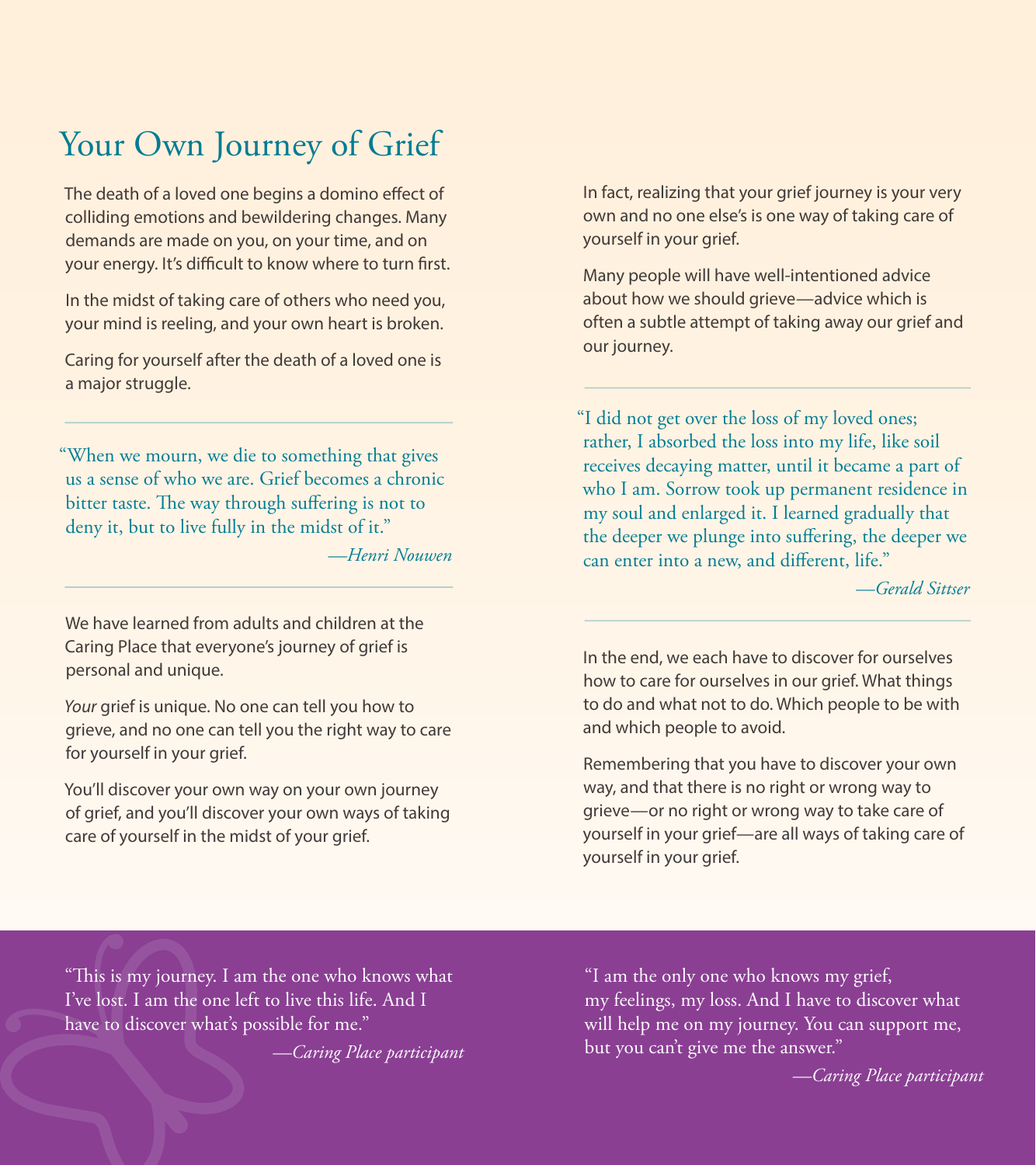## Experiencing and Expressing Your Grief

One of the ways you care for yourself is by feeling and expressing your grief.

You cannot get to the other side without going through the door—the fiery door of grief.

> "The best way is always through." *—Robert Frost*

Feeling your grief—feeling your sadness, your anger, your pain, your broken-heartedness, your loneliness, your fear—is a way of taking care of yourself. Because the only way through the grief is to grieve.

"Tears are a visible testament to the enormity of loss. They are not cause for shame, and are never to be discouraged or ridiculed. Stress causes imbalance, and crying restores it. Not crying does not make the tension go away. Yet many of us spend a large amount of time trying to hide our tears and sadness."

> *—Dr. Frederic Flach Clinical Psychologist at Cornell University*

"I thought 'being strong' meant not crying, not showing emotion. What came to me is that real strength is in the letting it out, in the expressing of all the feelings that are there."

*—Caring Place participant*

#### Compassion for Yourself

Coping with the emotions of grief as well as the changes that death brings can be overwhelming. You can give yourself permission to do less, to let some things go, to expect less from yourself.

"Grief is heavy. It can wear us down. It's okay to be gentle with ourselves when we're going through change and grief. We do not have to expect more from ourselves than we can deliver at this time. We do not even have to expect as much from ourselves as we would normally and reasonably expect."

*—Melody Beattie*

The energy that it takes to grieve will legitimately reduce what you are able to do—physically and mentally—so it's OK to adjust your own self-expectations accordingly.

"Compassion for myself is the most powerful healer of them all." *—Theodore Isaac Rubin* 

"I felt like I had to put on the mask of 'doing OK,' 'feeling fine.' But it took a lot of energy always play-acting like that. I realized that I just needed to let me be myself, to give myself time to heal."

*—Caring Place participant*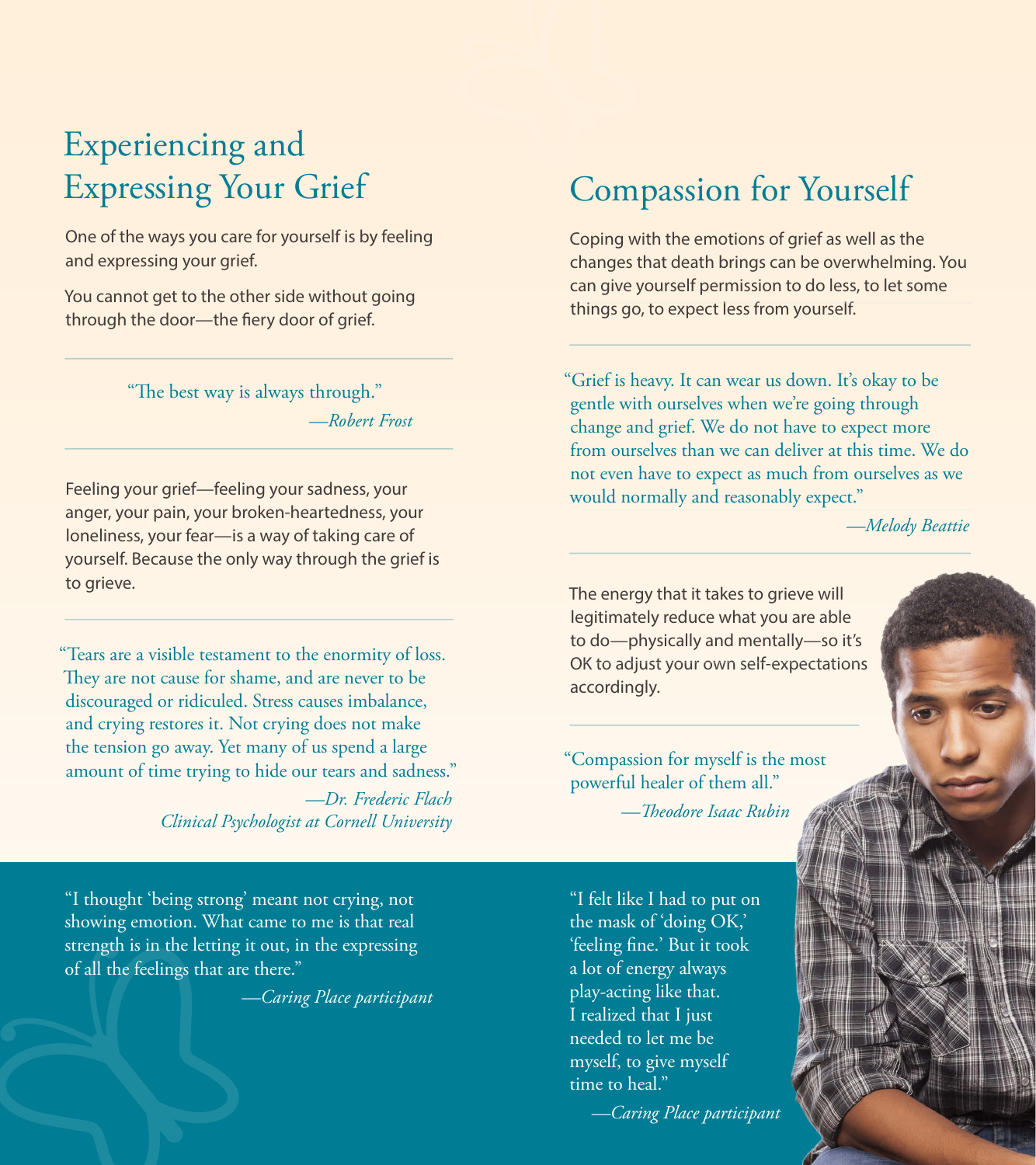### Connecting With Others

Children, teens and adults at the Caring Place have taught us not only that everyone's journey of grief is personal and unique, they have also taught us of the importance of "grief companions" who accompany us on our journeys.

"You alone can do it, but you cannot do it alone." *—O. Hobart Mowrer*

While no one can take away our grief, or walk our journeys for us, we don't have to walk the road of grief alone.

"Trouble is a part of your life, and if you don't share it, you don't give the person who loves you a chance to love you enough."

*—Dinah Shore*

Expressing our grief, sharing our feelings with someone who listens and accepts those feelings, can help us to manage our grief, to help make the grief more bearable.

"Confronting our feelings and giving them appropriate expression always takes strength, not weakness. It takes strength to face our sadness and to grieve and to let our grief and our anger flow in tears when they need to. It takes strength to talk about our feelings and to reach out for help and comfort when we need it."

*—Fred Rogers*

Those who care for us can provide the support and nurturing we need when they're available to listen to and empathize with us. Realizing that we can't do this on our own, and seeking help, is not a sign of weakness. It's a sign of strength.



"You don't heal from the loss of a loved one because time passes; you heal because of what you do with the time." *—Carol Crandall*

"I needed to be with others who were grieving, because they helped me to see that my grief could become manageable one day. They gave me hope that my life would once again include a connectedness to others and to life, a connectedness that I thought had been permanently severed."

*—Caring Place participant*

"No one can give us back what we lost, but together, we can get to tomorrow." *—14-year-old Caring Place participant*